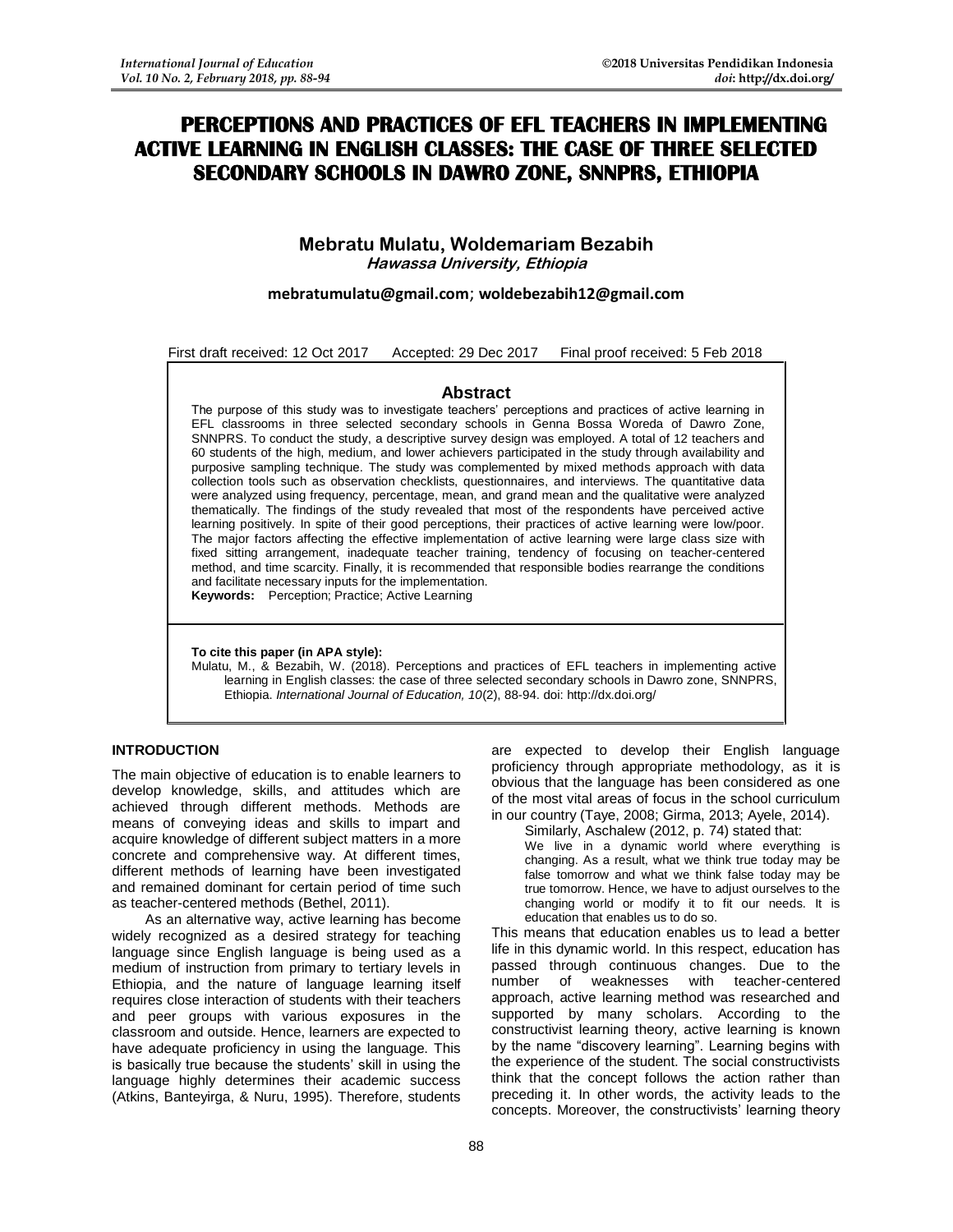is based on the principle that through their involvement in various activities, students discover their way of learning (Aggarwal, 2006).

The idea that students are passive recipients of knowledge and that teachers are the transmitters of that knowledge is giving way to the notion that students learn better when they are involved in the process of creating knowledge for themselves. Moreover, the goals of education encompass not only the acquisition of knowledge, but also the guidance of the individual to his/her fullest potential (Clark et al., 2008).

It is obvious that using English language for communicative purpose is not at a satisfactory level in most high schools, colleges, and universities in Ethiopia. Learners' proficiency in language use in the schools is much lower than the level required of them (ICDR, 1999). In spite of the number of years the students have been exposed to English language instruction, their level of performance in using the language is very low. The researchers believe that this is due to the lack of practice of active learning method regularly in English lesson classes, as they have noticed the problems from their experience in teaching English at primary, secondary schools, colleges, and universities. The researchers also believe that one of the possible reasons for this is the inappropriateness of the methods and techniques employed in teaching English. As Mackey (1965, p. 138) said the teaching methodology can be "…the cause of success or failure in language learning; for it is ultimately the method that determines the 'what?' and the 'how?' of language instructions."

There were numerous studies that have been conducted in different corners of the world to solve problems in the implementation of active learning in schools. For instance, Taye (2008) and Bethel (2011) conducted their study on practices and perceptions of AL in Dilla University and school communities in implementing active learning in Bulbula secondary school respectively, and their findings revealed that even school communities have positive perceptions in the implementations of active learning; its implementation in English lessons still needs further investigation. In their result, they disclosed that teachers and instructors have theoretical understandings about active learning. In relation to this, there were also other researchers who conducted their M.A thesis regarding student-centered/active learning method; among them were Moges, (2007); Binyam, (2014); and Arikew, (2015). Their studies focused on large class sizes, shortage of time, awareness problems, and readiness to implement active learning methodology which are among the challenges affecting its implementation in English classes. In the same way, Girma (2013) and Ayele (2014) conducted their research on the same issue, and their findings revealed that active learning failed to be practiced in schools due to scarcity of time to cover the portion, students attention on exam oriented topics and lack of adequate materials.

As we can see from either local or international researchers, their findings mainly focused on the challenges that limit the implementation of AL in EFL classes because most of them tried to mention the barriers to AL practices in different levels are related to numerous responsible bodies in schools. However, none of them extended their work more specifically to teachers' perceptions which particularly play an important role in implementing AL in EFL classes.

To this end, the main objective of this study is to investigate EFL teachers' perceptions and practices in implementing active learning in English lessons/ classes at three selected secondary schools in Genna Bossa woreda of (Woldehane, Ofa and Dilamo) in Dawro zone, SNNPRS. It specifically aims to examine the perceptions of EFL teachers of active learning method in English lesson classes and to identify how often EFL teachers practice active learning method in English lessons/classes in the schools.

# **METHODS**

### **Research Design**

The study employed descriptive survey designs to collect, process, analyze and present the data. Thus, descriptive survey design was employed by using mixed methods of data collecting and describing in organized ways, including the characteristics, features or facts about the given population in this study to make the obtained data more feasible and preferable to examine the present situation on perceptions and practices of EFL teachers in implementing active learning in secondary schools of the research site.

#### **Setting, Population and Sampling Techniques**

The setting for this investigation was Genna Bossa Woreda, which is one of the rural Woreda in Dawro Zone, SNNPRS, which is located at the distance of 300 km far away from Hawassa and 575 km from Addis Ababa, the capital of Ethiopia. The target population of this study included EFL teachers of Grade 9 and 10, and students from three selected secondary schools were attending the same grade level. Teachers were considered as rich sources of data, so all English teachers from the three schools were selected. Students were also selected purposively as additional source of data to get necessary information. To select the sample size for this study, two sampling techniques were employed (purposive and availability sampling). Zone and Woreda were selected from others through purposive sampling method based on the prevalence of inadequacy practice of EFL teachers to implement active learning in the schools.

Again, among seven secondary schools in Woreda, three schools were selected using purposive sampling technique because of the feasibility to the study and the familiarity to the researchers to have access of information. Based on this, the researchers believed that the sample size of three secondary schools would be representative enough to draw sound generalizations at the end of the study. Since it is difficult to employ all the population due to limited resource, the setting and the samples were delimited accordingly. Thus, the secondary schools selected as a sample encompass the population in Woldehane, Dilamo and Ofa secondary schools. In relation to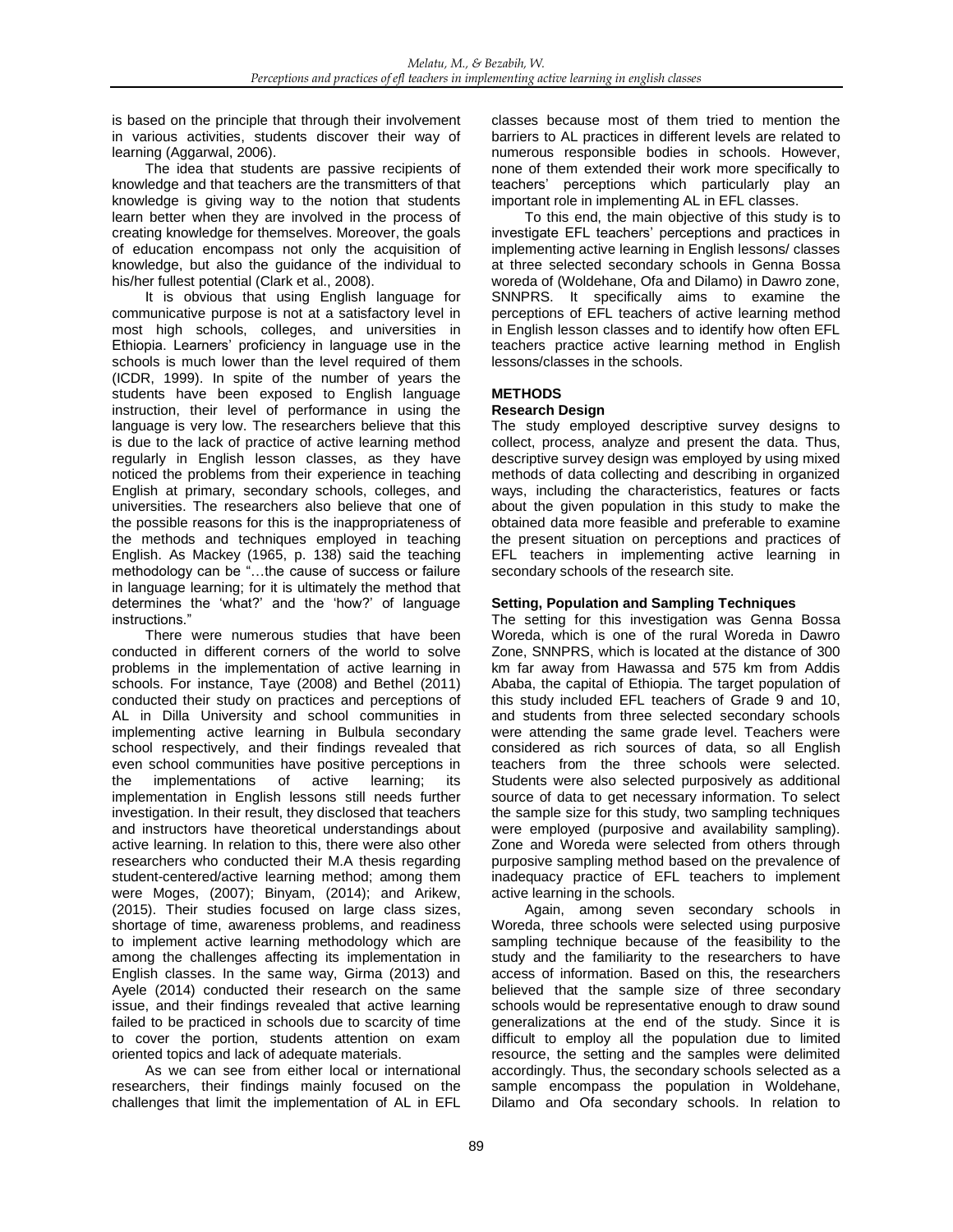teachers, all teachers in the three schools (Total= 12) were taken as a samples: 9 from Woldehane, 1 from Dilamo, and 2 from Ofa using availability sampling, and 60 students were selected from those schools employing stratified sampling out of the total students. The students were selected by grouping them in to strata based on their achievements: higher, medium and lower achievers. Then, the students who represented each stratum were selected through simple random sampling technique.

#### **Data Gathering Tools**

The study employed mainly qualitative and quantitative data collection tools. The relevant data were collected through different instruments, such as, observation, questionnaires, and interviews. Thus, the researchers preferred the qualitative method to describe the data that were collected by semi-structured interviews and the quantitative method to describe all close-ended questionnaires and observation checklist. Classroom observations were conducted in order to check whether the teachers are practicing active learning and students participation based on the principles that it is to be implemented during teaching and learning process in the English classroom. Five teachers were selected by simple random technique for observation (three teachers from Woldehane and the rests 2 from Dilamo and Ofa secondary schools). One of the researchers was a non-participant observer who collected data without taking part in the teaching learning process, but the other researcher was a co-observer directly entering the classroom with observation checklists and looking and collecting data. Two observers were assigned deliberately to collect data from the same context to minimize the subjectivity which comes from individual's bias.

Interview was also one of the selected data collecting instruments for the sake of assessing teachers' perceptions regarding AL. The researchers used tape recorder, video, and photo camera while conducting the interview and it was conducted at their schools. It is clear that interview can provide in-depth data that is not possible with questionnaire. Data from interview were supplemented with other responses in application of the study. Therefore, to support and cross-check the findings from the questionnaire, wellconstructed semi-structured interview questions were prepared to collect and administer data from three selected secondary school teachers by the researchers. Furthermore, two sets of questionnaires (one set for the teachers and the other for students) were adapted, designed, and administered. The questionnaires were adapted from Moges (2007) and Taye (2008) based on the objectives of the study and review of related literature covered in this paper.

#### **Data Gathering Procedures**

Regarding data gathering procedures, the researchers followed a series of procedures in the study. Therefore,

a pilot study was conducted prior to the administration of the final questionnaires to all respondents. It was carried out by developing the adapted questionnaires and those were submitted to the experienced teachers and advisor for the sake of comment. After ensuring the appropriateness of questionnaires by advisor and teachers, the researchers made discussion with school directors, selected EFL teachers and students regarding the purpose of data they were going to gather and how it would have been done. First, the researchers collected data through classroom observation, and then they conducted interview with some selected EFL teachers, more specifically to assess or examine their perceptions of AL and their practice of AL in the classroom. Finally, the questionnaires were distributed to the respondents, and data were collected. The reason that the researchers sequenced the data gathering tools accordingly was that if teachers responded to questionnaires early, they might have arranged make up classes which they may not be practicing in the usual time. So, it helped the researchers to get valid and reliable information regarding practices of active learning in English classes. All of these data gathering procedures ensure the reliability and validity of data in the study.

# **Data Analysis Procedures**

Both quantitative and qualitative methods of data analysis were employed in order to answer the research questions and to attain the objectives. The quantitative data were collected, coded, tabulated, analyzed, described, and interpreted in a manner that supports findings obtained from the study. First, the data were gathered through close-ended questionnaires by using a five-point Likert Scales (strongly agree, agree, undecided, disagree and strongly disagree) as suggested by Best (2003) and Kothari (2004). Then, they were tabulated in terms of frequency, percentage, and mean value (to compute the proportionality of individual response of the items) by assessing the scale value to each of the five scale responses. Classroom observation was also analyzed using frequency and percentage. Thus, the data processing and analysis were employed by the Statistical Package for Social Science (SPSS) version 20 computer to analyze the quantitative data. Next to that, data gathered through semi-structured interview were analyzed by using qualitative method with textual/thematic analysis. Finally, conclusions and recommendations were made based on the findings.

# **RESULTS AND DISCUSSIONS**

Using teachers' questionnaire, responses about their perceptions of active learning were tabulated and presented. In analyzing the perceptions of teachers on active learning, the results of questionnaire entitled "perceptions of EFL teachers towards active learning" are presented in tables 1 and 2, respectively.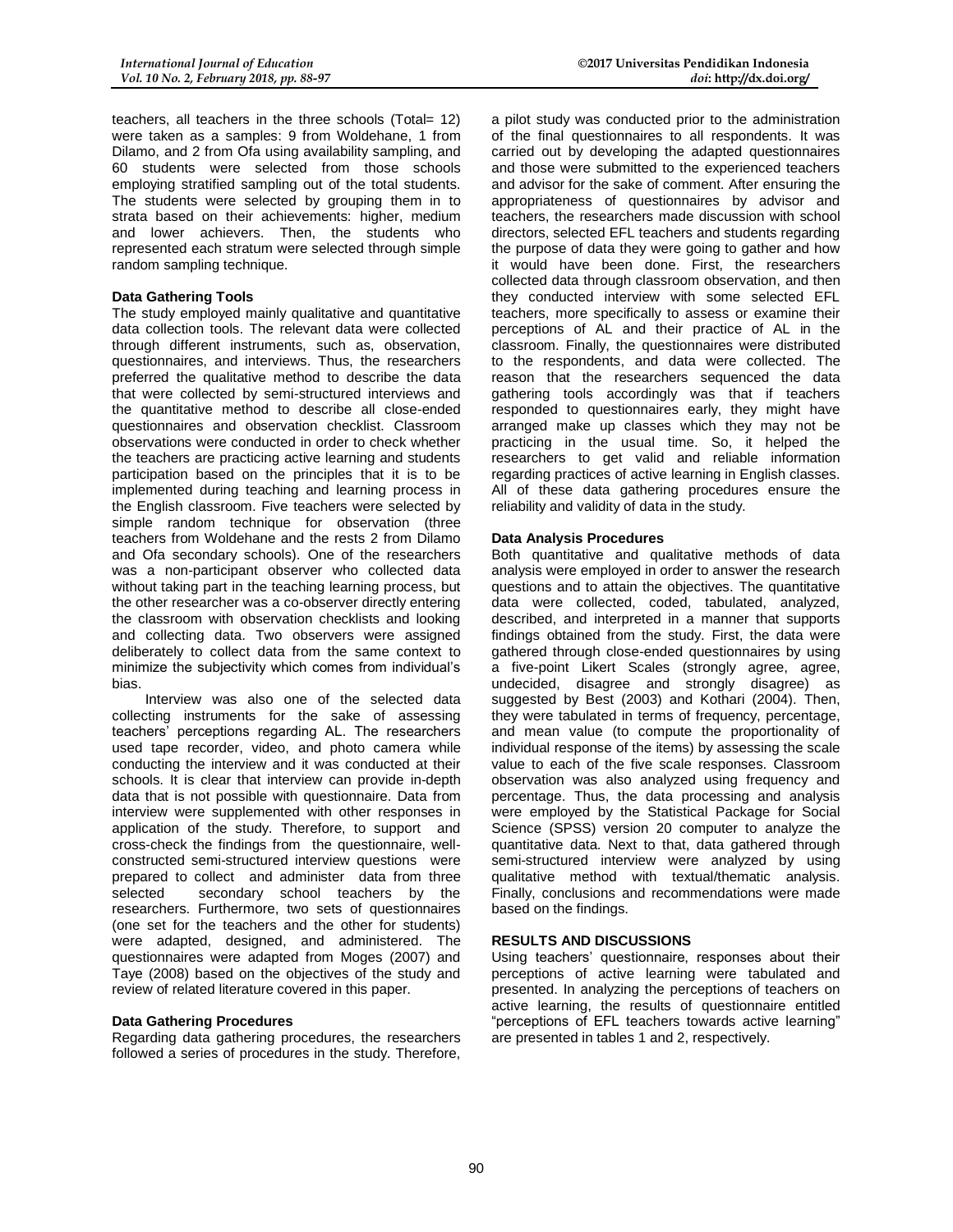#### **Table 1: Perceptions of Teachers in Implementing ALMs in EFL Classrooms**

|                      |                                                                                                                         | strongly<br>agree |      |   | agree         |                | undecid | disagree |      | strongly |      | Mean  |
|----------------------|-------------------------------------------------------------------------------------------------------------------------|-------------------|------|---|---------------|----------------|---------|----------|------|----------|------|-------|
|                      |                                                                                                                         |                   |      |   |               | ed             |         |          |      | disagree |      | value |
|                      |                                                                                                                         |                   | $\%$ | f | $\frac{0}{0}$ | $\mathbf{f}$   | $\%$    | f        | %    |          | $\%$ |       |
|                      | Items                                                                                                                   |                   |      |   |               |                |         |          |      |          |      |       |
| $\blacktriangleleft$ | The quality of education can be improved if<br>teachers shift their instruction from the                                |                   |      | 7 | 58.3          | 5              | 41.7    |          |      |          |      | 3.58  |
|                      | lecture methods to AL.                                                                                                  |                   |      |   |               |                |         |          |      |          |      |       |
| $\mathcal{P}$        | Active learning enhances students' level of<br>understanding and involves them in problem<br>solving.                   | 3                 | 25.0 | 6 | 50.0          | 3              | 25.0    |          |      |          |      | 4.00  |
| 3                    | Active learning creates the opportunities to<br>experiences<br>share<br>and<br>encourages<br>friendship among students. | 4                 | 33.3 | 5 | 41.7          | 3              | 25.0    |          |      |          |      | 4.08  |
| $\overline{4}$       | Active<br>learning<br>enhances<br>active<br>involvement of students in learning instead<br>of passive listening.        | 1                 | 8.3  | 6 | 50.0          | 5              | 41.7    |          |      |          |      | 3.67  |
| 5                    | Active learning enhances self-confidence<br>and independent learning of students.                                       | 3                 | 25.0 | 6 | 50.0          | 3              | 25.0    |          |      |          |      | 4.00  |
| 6                    | Teachers must encourage students to<br>communicate effectively.                                                         | 3                 | 25.0 | 9 | 75.0          |                |         |          |      |          |      | 4.25  |
| $\overline{7}$       | Active learning offers opportunities for<br>progress of students in language use.                                       | $\overline{2}$    | 16.7 | 5 | 41.7          | 5              | 41.7    |          |      |          |      | 3.75  |
| 8                    | Active learning prepares students for active<br>participation in the lesson.                                            | 5                 | 41.7 | 4 | 33.3          | 3              | 25.0    | ä,       |      |          |      | 4.17  |
| 9                    | Active learning makes students responsible<br>for their own learning.                                                   |                   |      | 8 | 66.7          | 3              | 25.0    | 1        | 8.3  |          |      | 3.58  |
| 10                   | I am sure student-centered approach has a<br>great contribution to scale up the quality of<br>education.                |                   |      | 5 | 41.7          | $\overline{4}$ | 33.3    | 3        | 25.0 |          |      | 3.17  |
|                      | <b>Grand mean</b>                                                                                                       |                   |      |   |               |                |         |          |      |          |      | 3.83  |

As shown in table 1, the items related to assumptions about active learning, advantages of active learning and their views about active learning were presented properly to find out their perceptions. Item 1 aims to assess if the quality of education can be improved when teachers shift their instruction from the lecture methods to ALM. As it can be seen in table 1, 7 (58.3%) and the mean value of their responses (3.58) ranges from "Agree" to "Strongly Agree." Hence, most of the teachers agreed on the idea. On the other hand, item 2

assess if active learning enhances students' level of understanding and involves them in problem solving. The percentages for 'strongly agree' and 'agree' were 3 (25%), 6 (50%) respectively and the mean value for this response was 4.00. That means teachers reflected their strong agreement. This implies that most of the teachers believe that AL can enhance students' level of understanding and enables them to solve problems independently.

#### **Table 2: Perceptions of Teachers Especially on the Side Effects of AL According to Their Assumption**

| Items |                                                                                                                                            | $5=$<br>$4 =$<br>strongly<br>agree<br>agree |   | $3 =$<br>undecided |      | $2 =$<br>disagree |   | 1=strongly<br>disagree |               | Mean<br>value |      |              |
|-------|--------------------------------------------------------------------------------------------------------------------------------------------|---------------------------------------------|---|--------------------|------|-------------------|---|------------------------|---------------|---------------|------|--------------|
|       |                                                                                                                                            |                                             | % | F                  | $\%$ | F                 | % | F                      | %             |               | $\%$ |              |
| 11    | Teaching is the sole responsibility of<br>teachers                                                                                         |                                             |   |                    | 2    | 16.7              | 3 | 25.0                   | 2             | 16.7          | 5    | 41.7 2.17    |
| 12    | Active learning minimizes students and<br>teachers workloads and save time.                                                                |                                             |   |                    |      |                   | 7 | 58.3                   | $\mathcal{P}$ | 16.7          | 3    | 25.0 2.33    |
| 13    | of<br>frustrates<br>behavior<br>learning<br>Active<br>students                                                                             |                                             |   |                    |      |                   | 7 | 58.3                   | 1             | 8.3           | 4    | 33.3 2.25    |
| 14    | Active learning is not economical to use<br>instructional aids.                                                                            |                                             |   |                    | 2    | 16.7              | 5 | 41.7                   | 4             | 33.3          | 1    | 8.3<br>-2.67 |
| 15    | I know that active learning adds work load on<br>teachers.                                                                                 |                                             |   |                    | 2    | 16.7              | 7 | 58.3                   | 2             | 16.7          | 1    | 8.3 2.83     |
| 16    | If there is no lecture method, it is impossible<br>to control the students/the class become<br>noisy while they perform Active<br>learning |                                             |   |                    |      | 8.3               | 7 | 58.3                   | 3             | 25.0          |      | 8.3 2.67     |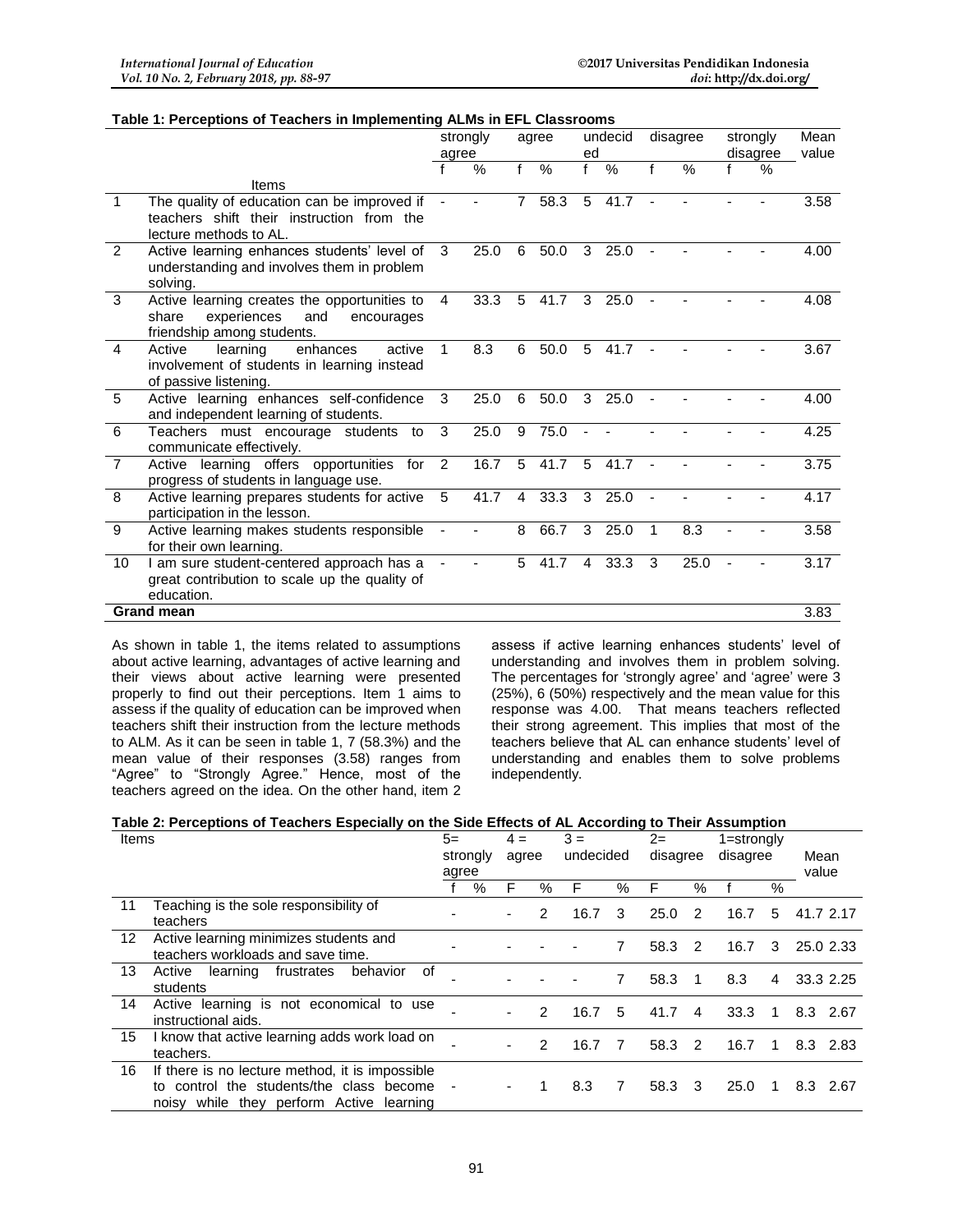|                   | methodology                                                                                              |  |  |  |        |  |          |      |            |                  |
|-------------------|----------------------------------------------------------------------------------------------------------|--|--|--|--------|--|----------|------|------------|------------------|
|                   | 17 It is a tiresome activity for teachers to<br>implement active learning in language<br>classroom.      |  |  |  | 33.3 4 |  | 33.3 4   |      | $33.3 - -$ | 3.00             |
| 18                | I believe that teaching facts alone is enough<br>to prepare students to understand their<br>environment. |  |  |  | 8.3    |  | 4 33.3 4 |      |            | 33.3 3 25.0 2.25 |
| <b>Grand mean</b> |                                                                                                          |  |  |  |        |  |          | 2.52 |            |                  |

According to table 2, item 11 was strongly disagreed by most of the teachers. This means teaching is the sole responsibility of teachers and is not the way in which students are benefited. In addition, they were asked to show their view on that teaching fact alone is enough to prepare students to understand their environment which is stated in item 18 of table 2. Accordingly, among the teachers, except one said "agree" but others replied it as neutral and disagree, 4 (33.3%), and 3 (25.0%) responded it as "strongly disagree". For all items, the mean values exceed from 3.00 to 4.17. This indicates that most of their view/perceptions towards AL is approximately average/good. Item 14 tries to examine whether active learning is economical or not economical to use instructional aids. A high percentage 4 (33.3%) of the respondents disagreed and 5 (41.7) replied undecided with the statement.

Based on the analysis of the data, most of the teachers had a positive perception of AL, but some of them lack awareness about the term itself since they responded neutral/undecided for many items in the questionnaire. During the interview, it was disclosed that all teachers (who were interviewed) had a positive perception of active learning. Concerning this, Hatfield (as cited in MoE, 2004, p. 79) stated active learning is not only a set of activities, but the perception on the part of the teacher and the learner that makes learning effective. Again, it is obvious that AL demands not only teachers to be experts in their fields, but also that teachers should understand how students learn. Thus, various research findings confirmed that there is a strong relationship between teachers' perception towards active learning and their attempt to implement it. For instance, a survey study carried out in Botswana in 2009 proved that teachers who had a positive perception towards active learning showed a better effort in implementing and using AL than those teachers who perceived it negatively (GDE, 2009). However, Yurdabakan (2012) claimed that teachers' positive perception towards active learning should be knowledge based. That is to say those EFL teachers should have all the details and principles of active learning for effective implementation.

| No.  | <b>Items</b><br>How often do you use these<br>ALMs in the classroom? |   | $5 =$ always | $4=$           | frequently     | $3=$<br>sometimes |               | $2 =$ rarely   |               | $1 = not at$<br>all      |                          | Mean<br>value |
|------|----------------------------------------------------------------------|---|--------------|----------------|----------------|-------------------|---------------|----------------|---------------|--------------------------|--------------------------|---------------|
|      |                                                                      | F | %            | F              | $\frac{0}{0}$  | F                 | $\frac{0}{0}$ | F              | $\frac{0}{0}$ | F                        | $\%$                     |               |
| 1.1  | Lecture/ explanation                                                 |   | 8.3          | 7              | 58.3           | 4                 | 33.3          | ٠              |               | ٠                        | ٠                        | 3.75          |
| 1.2  | Problem solving method                                               |   |              |                |                | 2                 | 16.7          | 8              | 66.7          | $\overline{2}$           | 16.7                     | 2.00          |
| 1.3  | Role-playing                                                         |   |              | $\blacksquare$ | ٠              | 3                 | 25.0          | 7              | 58.3          | 2                        | 16.7                     | 2.08          |
| 1.4  | Group Discussion /syndicate                                          | 1 | 8.3          | 3              | 25.0           | 6                 | 50.0          | $\overline{2}$ | 16.7          | $\blacksquare$           | ä,                       | 3.25          |
| 1.5  | Brain storming                                                       |   |              | 1              | 8.3            | 3                 | 25.0          | 8              | 66.7          | 8                        | 66.7                     | 2.42          |
| 1.6  | Peer Teaching                                                        |   |              |                |                | 3                 | 25.0          | 7              | 58.3          | 2                        | 16.7                     | 2.08          |
| 1.7  | Cooperative learning                                                 |   |              | 1              | 8.3            | 4                 | 33.3          | 7              | 58.3          | ÷,                       | ä,                       | 2.50          |
| 1.8  | Group work                                                           |   |              | 4              | 33.3           | 6                 | 50.0          | 2              | 16.7          | $\overline{\phantom{a}}$ | $\overline{\phantom{0}}$ | 3.17          |
| 1.9  | Demonstration                                                        |   |              |                |                | 1                 | 8.3           | 6              | 50.0          | 5                        | 41.7                     | 1.67          |
| 1.10 | Student independent work by<br>giving homework/assignments           |   |              | 3              | 25.0           | 6                 | 50.0          | 3              | 25.0          |                          |                          | 3.00          |
| 1.11 | Inquiry method                                                       |   |              |                |                | 3                 | 25.0          | 4              | 33.3          | 5                        | 41.7                     | 1.83          |
| 1.12 | Case study                                                           |   |              | ٠              | -              | 1                 | 8.3           | 5              | 41.7          | 6                        | 50.0                     | 1.58          |
| 1.13 | Discovery method                                                     |   |              |                | $\blacksquare$ | $\overline{2}$    | 16.7          | 5              | 41.7          | 5                        | 41.7                     | 1.75          |
| 1.14 | Educational visits/field trip                                        |   |              |                |                |                   |               |                |               | 12                       | 100                      | 1.00          |
|      | <b>Grand mean</b>                                                    |   |              |                |                |                   |               |                |               |                          |                          | 2.30          |

To assess the extent to which AL has been employed in teaching English, both teachers and students reacted through the questionnaire, and again teachers through the interview. These were also substantiated by the classroom observation. As presented in table 3, most of the teachers in the school practice explanation/lecturing method in item 1.1 as rated by 7 (58.3%), that is followed by group work in item 1.8 with a rating of 4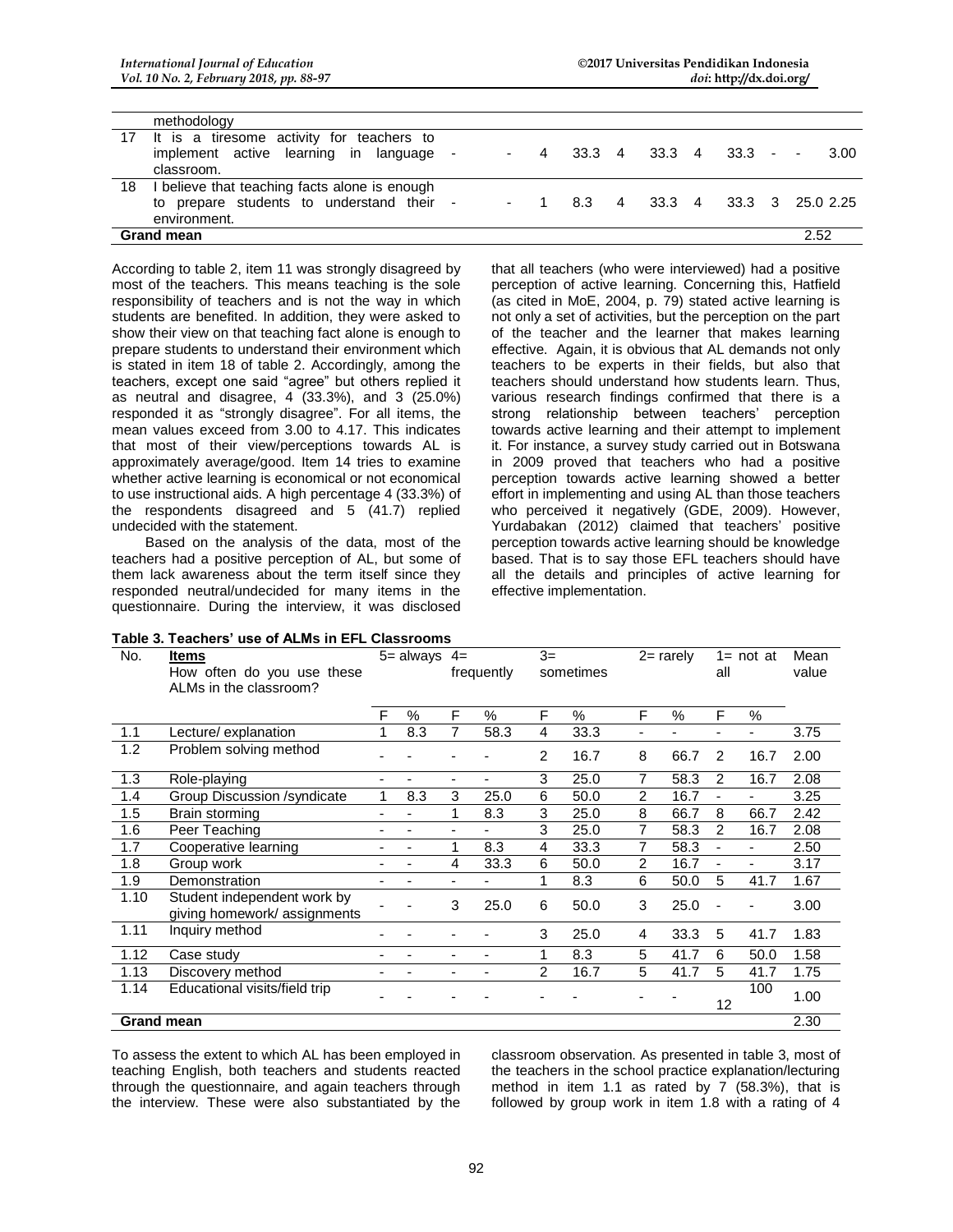(33.3%). Some of them also said that they use ALM sometimes, which implies that most of them are interested in teacher-centered methodology rather than student-centered strategies. Among the respondents, 6 (50%) said that they rarely provide tasks like inquiry method, case study, brain storming, problem solving, and cooperative learning in the classroom which are very vital for students to develop self-confidence, deep thinking, and problem-solving potential**.**

According to the analysis, the findings revealed that teachers in the referred schools frequently employed explanations/lectures, discussions, group or pair works, student independent work by giving homework/assignments. On the other hand, other AL techniques, which are expected to be widely used in teaching English—those that can expose learners to develop various critical thinking abilities like brain storming, and discovery learning capacity and others such as problem solving, inquiry learning, case study, project method, etc.—were rarely employed/or relatively not at all in teaching English. In line with this, Bonwell and Eison (2003) noticed that students must do more than just listen. They need to read, write, discuss or engage in problem solving activities. In real active learning model, students must be engaged in higher order thinking skills such as synthesis, analysis, and evaluation. In general, based on the above discussion, it is possible to say that the degree of practicing major active learning techniques in teaching English was low and the kind of techniques teachers widely used was the traditional ones.

#### **Analysis of Classroom Observation**

Classroom observation was also used to collect data to see whether teachers apply AL or not and how they apply its techniques in teaching English. It confirmed that there was not enough sitting space; all the seats were not movable, and the classroom layout was not arranged to facilitate active learning. This tells that classroom situation is almost not suitable to implement AL. In short, the inappropriateness of class size and immovability of desks (sitting) made AL not implemented besides teachers' perception. It means that the classroom situation supported most of teachers' practice of the strategies in English classroom negatively, which implicitly means that their average perception towards AL with unsuitable classroom situation hindered them from implementing it in the classrooms. As indicated in the observation, we can indirectly deduce that almost all teachers in the schools are more dominant and active than learners, which implies that they tended to use teacher-centered instruction. Similarly, recent findings of Eyob (2014) and<br>Asrat (2014) confirmed that the classroom Asrat (2014) confirmed that the classroom arrangements are the main challenges of implementing active learning, next to large class size.

#### **Analysis of Interview**

Among 12 EFL teachers, four teachers were selected for interview on the basis of their teaching experience since the researchers believed that they can provide valuable data regarding the implementation of ALM in

EFL classrooms in their school. All teachers were taken from WSS because they are more experienced in teaching English, starting from the least seven years up to 29 service years. In addition to that, three of them were selected for observation. To assure the validity and reliability of data, digital photo and video camera were used to record and document their responses and for keeping the confidentiality. According to the interview conducted with them in relation the nature of AL, almost all of the teachers replied that AL means practical way of teaching and learning process, and it is a student-centered approach that helps students feel confident and share their responsibilities in the classroom. Furthermore, most of them assured that the practicability of AL in their school was in question that they did not implement it, usually due to time and large portions of content nature of the subject.

In connection to the advantages of AL method, most of them revealed that using AL has a great contribution for improving students' active participation in the lesson and developing self-confidence. It also mediates learners with effective language use if teachers and students frequently practice it. This directly confirms that all teachers involved in the interview perceive AL positively and they have clear understanding on the importance of it. Moreover, they replied "sometimes" for the question that says how often they practice AL in the classroom. This finding agrees with Aderie (2015) which stated that active participation of learners is more perceivable in classrooms where teachers use active learning methods; however, the practice is very rare. This depicts that even if there are no common and usual practices of ALM in their schools, group work, group discussion, pair work and peer teaching are used sometimes.

#### **Conclusions**

The main purpose of this study was to assess the perception and practices of EFL teachers in implementing AL in English lessons, particularly the case of three selected secondary schools, namely (Woldehane, Dilamo and Ofa) in Genna Bossa Woreda of Dawro Zone, SNNPRS. All the subjects of this study were English teachers who were teaching from grades nine to ten  $(2^{nd}$  cycle) and students in the referred schools. The data were gathered using questionnaires, classroom observations, and interviews. The questionnaires were administered to all 12 English teachers in the three schools and 60 students of high, medium, and low achievers (40 from grade 10 and 20 from grade 9). All teachers and students returned the questionnaire. The classroom observation was conducted with five teachers who were teaching grade 9 and 10 students. The interview was also conducted with four EFL teachers who were included in the observation. The data obtained through questionnaires and classroom observations were analyzed in percentages, mean values, and grand mean values and based on the analysis of the data, the following findings were obtained from the study.

The analysis of the data indicates that most of the teachers involved in the study have perceived AL